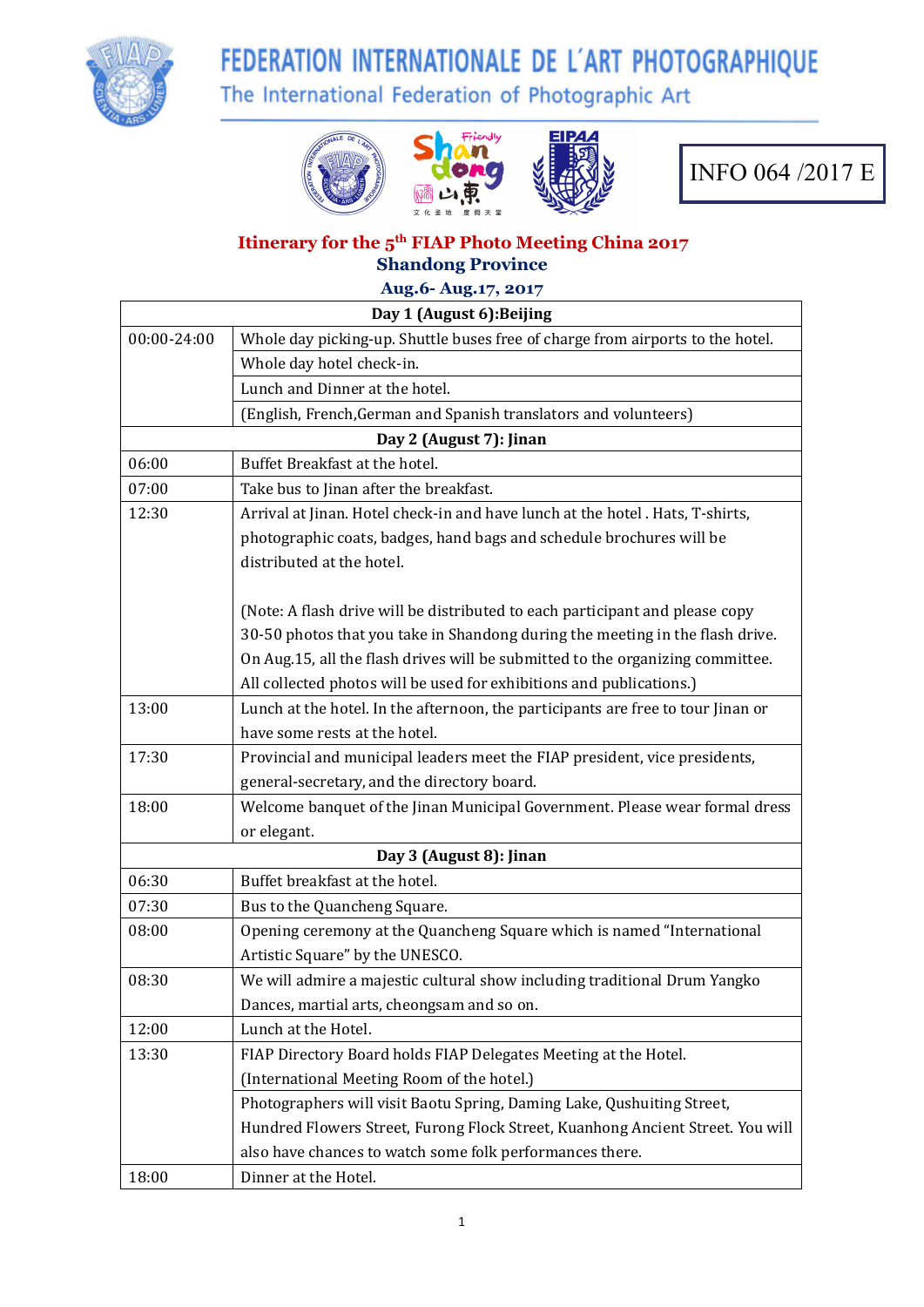| 19:00 | Watch singing and dancing performances at night.                                  |
|-------|-----------------------------------------------------------------------------------|
|       | Day 4 (August 9): Jinan                                                           |
| 07:00 | Buffet breakfast at the hotel.                                                    |
| 08:00 | Take bus to Shandong Art Museum to attend the opening ceremony and                |
|       | awarding ceremony of the four exhibitions: Global Photo & Video Exhibition of     |
|       | World Heritage Sites on the Belt and Road, Exhibition on China's Intangible       |
|       | Cultural Heritage, FIAP World Cup and Exhibition on Classic Works of FIAP         |
|       | Photographic Masters.                                                             |
|       | Municipal leaders, FIAP Directory Board and the organizing committee will         |
|       | grant the awards to the photographers.                                            |
| 11:00 | Visit the Shandong Museum nearby.                                                 |
| 12:00 | Lunch at the hotel.                                                               |
| 14:00 | Take bus to Taian. Visit the Dai Temple and you are free to take photos of local  |
|       | Kongfu, clay figures making, paper-cutting, shadow-puppy performance,             |
|       | tea-making, and other traditional folklore performances.                          |
| 17:00 | Check in at Taian's hotel.                                                        |
| 18:00 | Dinner at the hotel.                                                              |
| 19:30 | A great historic and folklore show is waiting for you after supper.               |
|       | Day 5 (August 10): Taian                                                          |
| 06:00 | Buffet breakfast at the hotel.                                                    |
| 07:00 | Take bus and the telpher to visit the world-known Mount Tai: world cultural       |
|       | and natural heritage. We will participate a peaceful praying ceremony and a       |
|       | grand welcoming ceremony at the 1,500 meters elevation. During the visiting,      |
|       | you are free to take photos of traditional folks performances, and natural        |
|       | landscapes and humanities.                                                        |
| 12:00 | Lunch at the Mount Tai.                                                           |
| 13:00 | In the afternoon, there will be a ceremony to grant Mount Tai the title of "World |
|       | Photographers Creation Basis". You will have more time to take photos of the      |
|       | ancient temples and majestic mountains.                                           |
| 15:00 | Then we will take the telpher back to the foot of the Mount Tai.                  |
| 18:00 | Back to the hotel and have supper at the hotel.                                   |
| 19:30 | After supper, there will be a famous and grand performance called "Honoring       |
|       | Emperors Ceremony", which has a history of 2000 years.                            |
|       | Day 6 (August 11): Qufu                                                           |
| 06:00 | Buffet breakfast at the hotel.                                                    |
| 07:00 | Take bus to Qufu and visit the World Cultural Heritage: Temple and Cemetery of    |
|       | Confucius and the Kong Family Mansion. (Confucius is the great philosopher,       |
|       | politician and educator of the 6th-5th centuries B.C His thoughts have widely     |
|       | enlightened the western philosophers.)                                            |
| 13:00 | Check in at Qufu's hotel and have lunch at the hotel. The lunch will be special   |
|       | Confucius Family Food.                                                            |
| 14:00 | We will visit the generations of Confucius. We will also have chances to watch    |
|       | the Confucian culture performances including calligraphy, Kongfu, Taichi and      |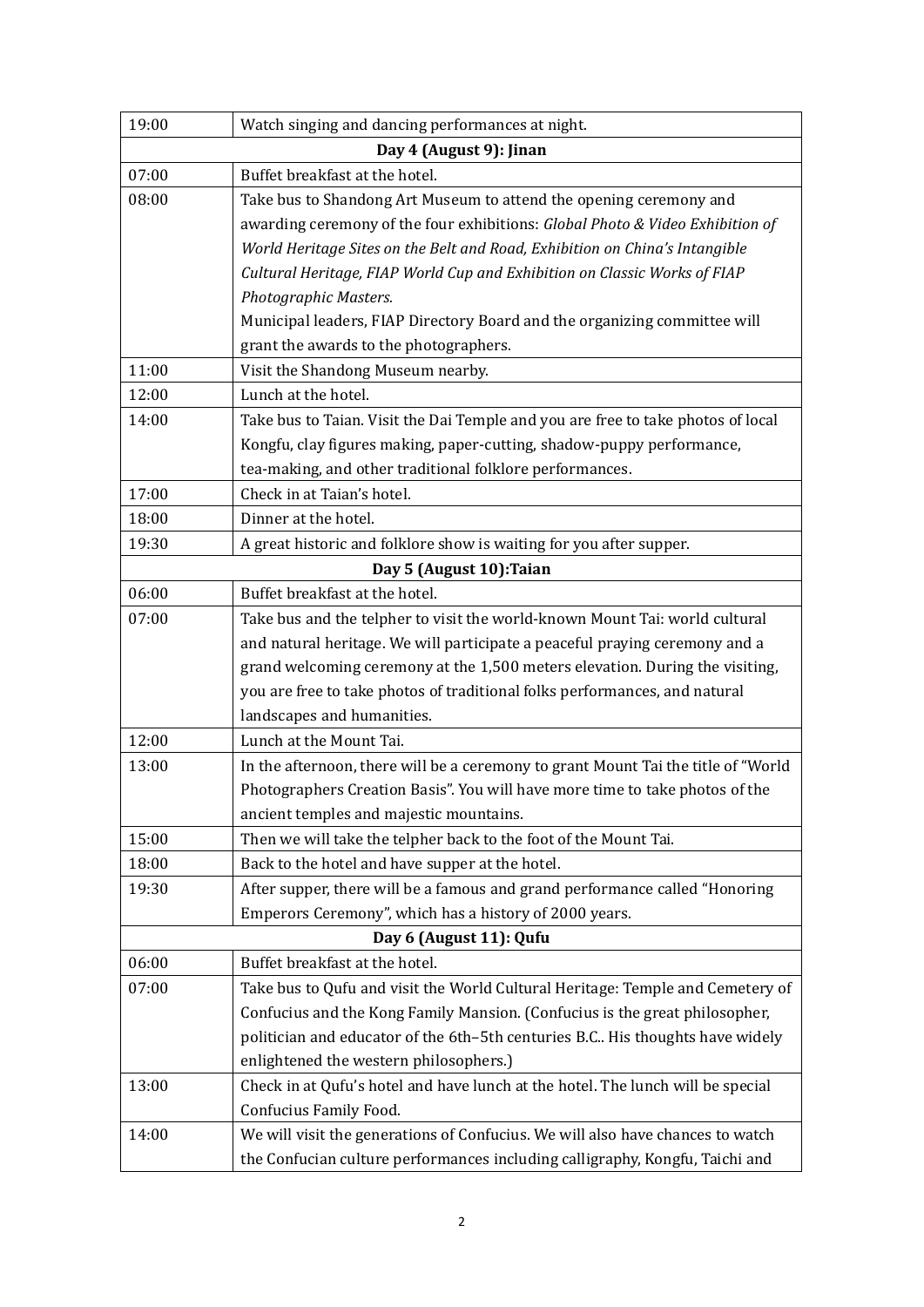|             | Tea Ceremony).                                                                     |
|-------------|------------------------------------------------------------------------------------|
| 18:00       | Dinner at the hotel.                                                               |
| 19:00-21:00 | Free time to feel the night of Qufu ancient city.                                  |
|             | Day 7 (August 12): Zibo                                                            |
| 06:30       | Buffet breakfast at the hotel.                                                     |
| 07:00       | Take bus to "China Pottery City" Zibo.                                             |
| 10:30       | Visit the glass factory of 1000 years old. We will have chances to see the process |
|             | of glasses making.                                                                 |
| 12:00       | Lunch at the hotel.                                                                |
| 14:00       | Take bus to "China Silk City" Zhoucun. We will visit the famous ancient street in  |
|             | Ming and Qing Dynasty, the port, the silk factory and watch all kinds of folklore  |
|             | performances.                                                                      |
| 17:00       | Check in at Zibo's Hotel.                                                          |
| 18:00       | Dinner at the hotel.                                                               |
|             | Day 8 (August 13): Qingzhou, Qingdao                                               |
| 06:30       | Buffet breakfast at the hotel.                                                     |
| 07:30       | Take bus to Qingzhou and visit the Qingzhou Museum where we will see the           |
|             | well-known stone sculpture completed 1500 years ago in Song Dynasty, which         |
|             | is called as "Eastern Venice". Also, there are various artistic performances and   |
|             | folklore activities waiting for you.                                               |
| 12:00       | Lunch at the hotel.                                                                |
| 14:30       | Bus to Huangdao, Qingdao. Photograph fishing Village and seascape.                 |
| 16:30       | We will pass the famous JIaozhou Cross-sea Bridge which runs 40 kilometers.        |
| 17:30       | Check in at Qingdao's hotel.                                                       |
| 19:00       | Dinner at the hotel.                                                               |
|             | Day 9 (August 14): Qingdao                                                         |
| 06:00       | Buffet breakfast at the hotel                                                      |
| 07:00       | All photographers can freely choose one of the following Route.                    |
|             | Route No.1 will visit the famous Daoist holy mountain Laoshan and typical          |
|             | fishing villages. You will also visit the World Horticultural Exhibitions in       |
|             | Qingdao. Lunch at local restaurant.                                                |
|             | Route No.2 will visit the most beautiful village Diaolongzui and the ancient       |
|             | district of Qingdao, Beer City, Seaside and so on. Lunch at the local restaurant.  |
| 16:30       | Back to hotel and have some rests.                                                 |
| 18:00       | The Grand Honoring Ceremony will be held at night. Various awards will be          |
|             | distributed by the FIAP Directory Board, the Organizing Committee, Shandong        |
|             | Provincial and Municipal leaders at the ceremony. It will be a great time for      |
|             | everybody. Please wear formal dresses and elegant. Also there will be grand        |
|             | performances after the ceremony. Famous singer Yu Lina sang the "World             |
|             | Photography Song" specially composed by famous composer Wang Liping for            |
|             | the 5 <sup>th</sup> FIAP Photo Meeting.                                            |
|             | Day 10 (August 15): Beijing or Guizhou Province                                    |
| 06:00       | Buffet breakfast at the hotel.                                                     |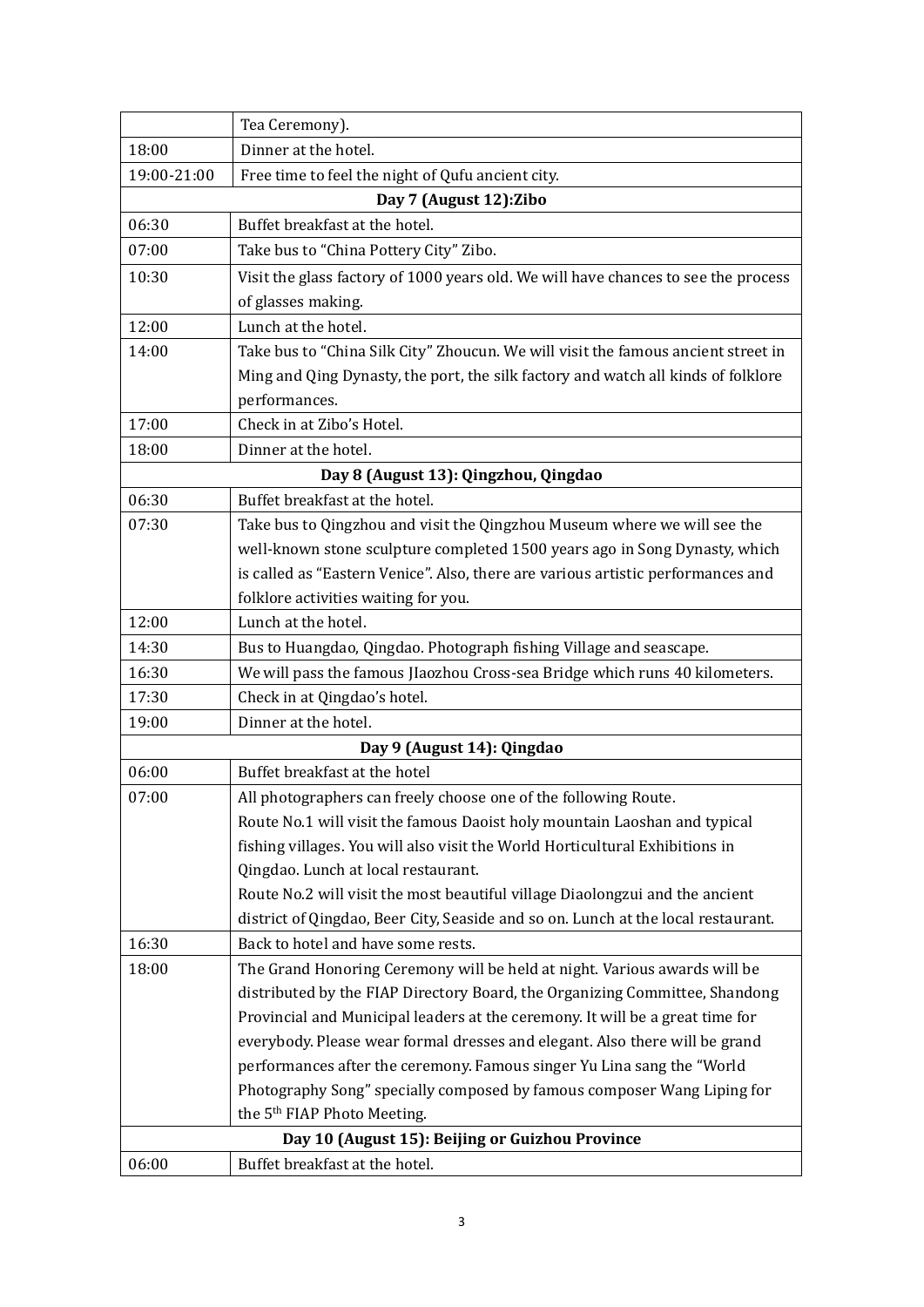| 07:00                                                                                      | Some delegates will take bus back to Beijing and some delegates will fly to |  |
|--------------------------------------------------------------------------------------------|-----------------------------------------------------------------------------|--|
|                                                                                            | Guizhou province for further plans. The optional program will be enclosed.  |  |
|                                                                                            | Lunch boxes will be prepared.                                               |  |
| Day 11 (August 16): Beijing                                                                |                                                                             |  |
| 07:00                                                                                      | Buffet breakfast at the breakfast.                                          |  |
| 08:00                                                                                      | Take bus to the Great Wall. Lunch boxes will be prepared with fruits.       |  |
| 15:00                                                                                      | Back to the hotel and free time to visit Beijing.                           |  |
| 18:00                                                                                      | Dinner at the hotel.                                                        |  |
| Day 12 (August 17): Beijing                                                                |                                                                             |  |
| Whole day seeing-off service. Shuttle buses free of charge from the hotel to the airports. |                                                                             |  |

Note: there might be slight adjustments based on the climates and unexpected circumstances.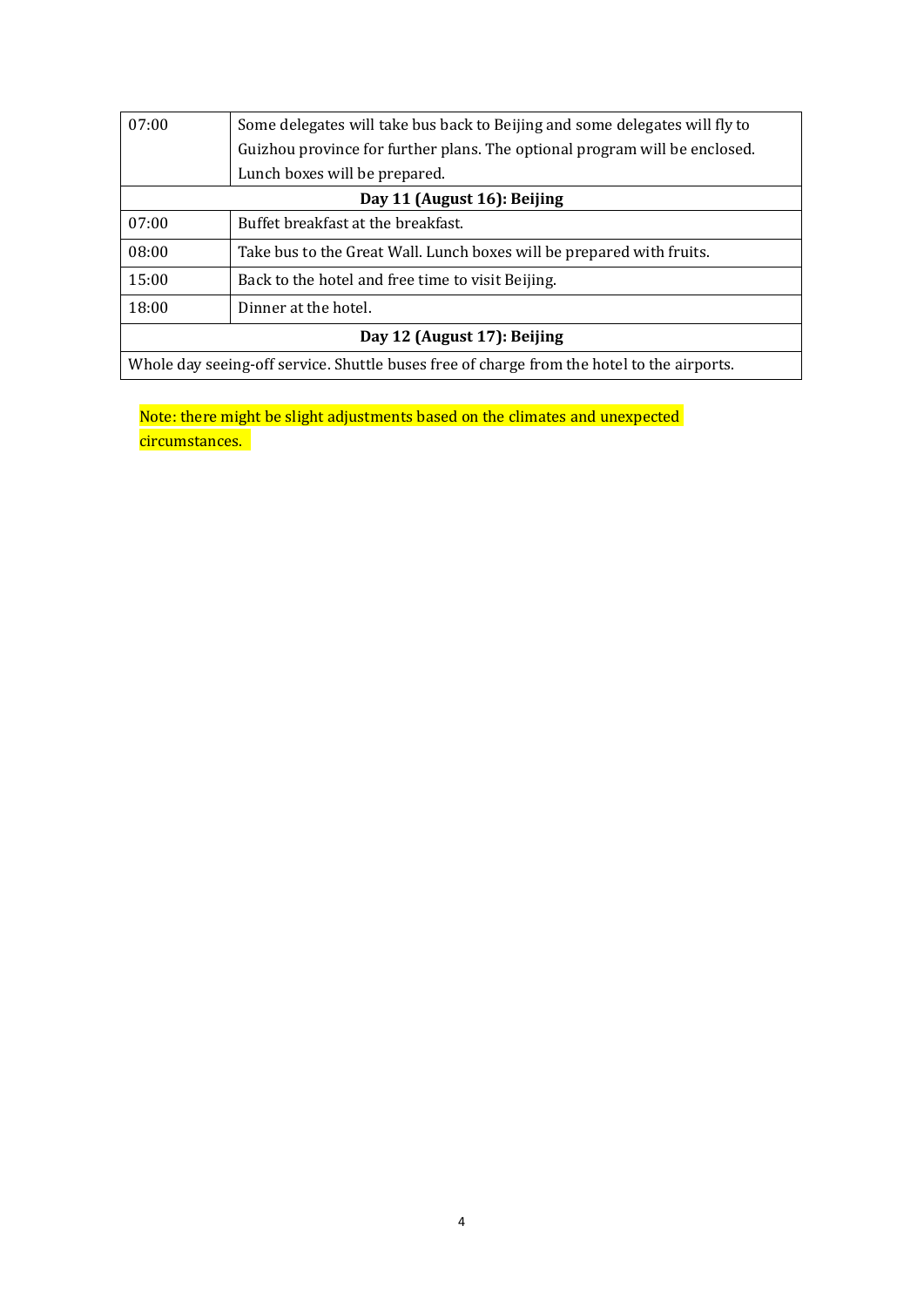## **Optional Program**

#### **Guizhou Province**

### **Aug.15- Aug.22, 2017**

|       | Day 10 (August 15)                                                             |
|-------|--------------------------------------------------------------------------------|
| 07:30 | Buffet Breakfast at the hotel.                                                 |
| 10:30 | Bus to the airport and take flights to Guizhou Province. Lunch boxes will be   |
|       | prepared.                                                                      |
| 13:30 | Arrive at Libo, Guizhou Province.                                              |
| 17:30 | Hotel check-in and have dinner at the hotel.                                   |
|       | Day 11 (August 16)                                                             |
| 07:00 | Buffet breakfast at the hotel.                                                 |
| 09:00 | Attend the award ceremony "Year Photography Contribution Prize" and watch      |
|       | some folklore performances.                                                    |
| 12:00 | Lunch at the Hotel.                                                            |
| 15:00 | Photograph at World Natural Heritage Da Qi Kong Scenic Spot                    |
| 19:00 | Welcome banquet of the Libo's government                                       |
|       | Day 12 (August 17): Libo                                                       |
| 07:30 | Buffet breakfast at the hotel.                                                 |
| 08:30 | Photograph at China South Karst--Xiao Qi Kong Scenic Spot                      |
| 12:00 | Picnic.                                                                        |
| 14:00 | Photograph at Yaoshan Ancient Village which has a lots of historic legends and |
|       | mysteries.                                                                     |
| 18:00 | Dinner at the hotel.                                                           |
|       | Day 13 (August 18)                                                             |
| 07:00 | Buffet breakfast at the hotel.                                                 |
| 08:00 | Photograph at Maolan Nature Reserve and Raogu Village where Buyi People        |
|       | (ethnic group)'s live.                                                         |
| 12:00 | Picnic.                                                                        |
| 14:00 | Photograph at Jiangfeng where Buyi People (ethnic group)'s live and watch      |
|       | some local folks performances.                                                 |
| 18:00 | Dinner at the hotel.                                                           |
|       | Day 14 (August 19)                                                             |
| 07:30 | Buffet breakfast at the hotel.                                                 |
| 08:30 | Visit Miao People's living areas and photograph their traditional weddings     |
|       | ceremony and other customs.                                                    |
| 12:00 | Lunch at the hotel.                                                            |
| 14:00 | Photograph Jiabang Terrace and Sacrifice Ceremony of Yao People                |
| 18:00 | Dinner at the hotel.                                                           |
|       | Day 15 (August 20)                                                             |
| 07:00 | Buffet breakfast at the hotel.                                                 |
| 08:00 | Bus to the airport. Lunch boxes will be prepared.                              |